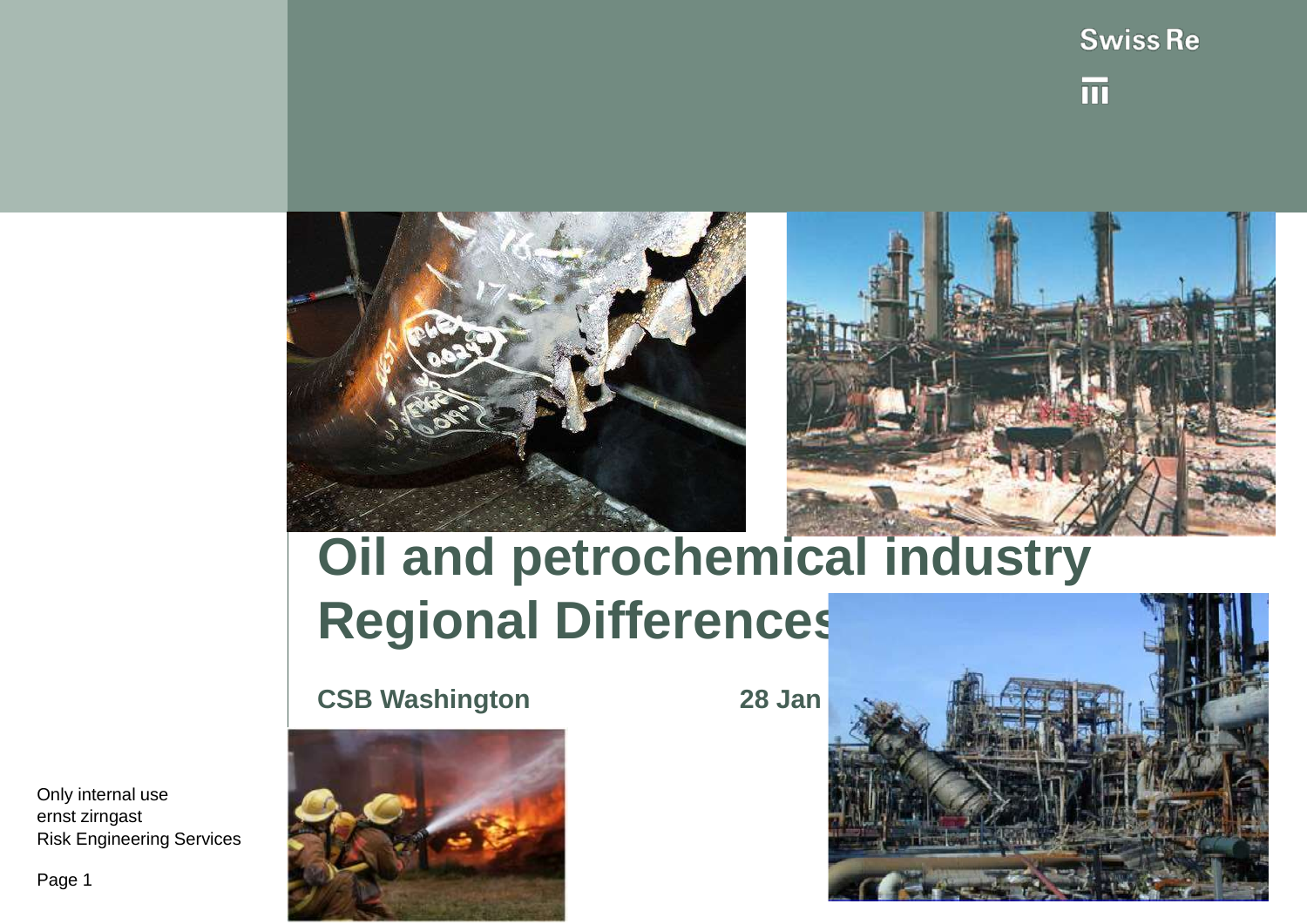# **OPC from a reinsurers view**

m

### **Content**

**Project findings of selective U/W (ernst) Regional differences of operational hazards Loss burden in 4 global clusters Loss burden US vs rest of world**

**Impact on SwissRe risk Assessment (Ueli) New risk elements from Operational hazards Explanation of new elements Examples of risk assessment with new elements, US refinery, and eg. Asian refinery**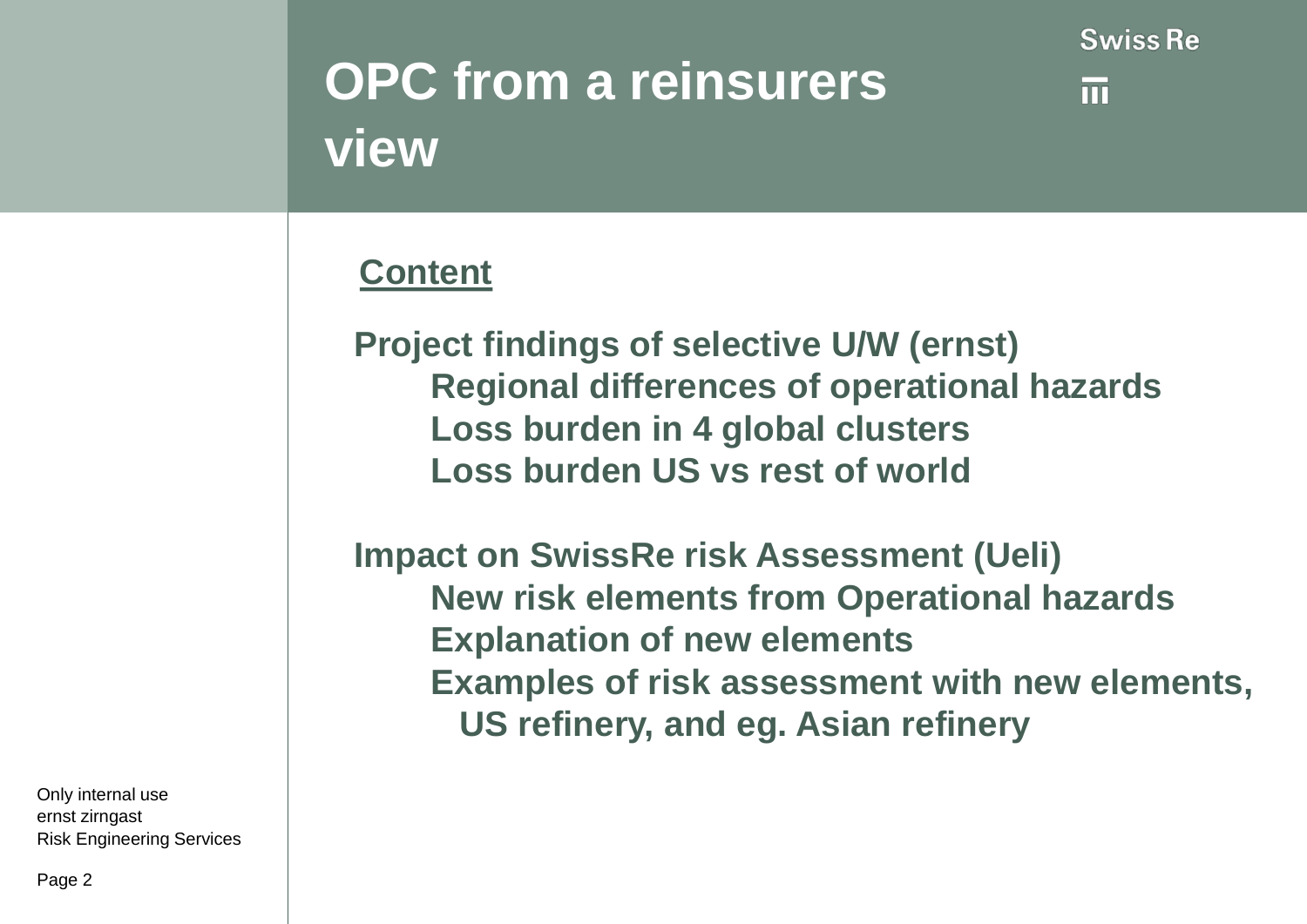

而

# **OPC from a reinsurers view**

### **Content**

- **The Static of Incident Causation**
- **SwissRe Model**
- **The Dynamic of Incident Causation**
- **Regional differences**
- **Different Loss Burden 4 Clusters**
- **Losses USA vs Rest of the World**
- **Next steps**

Only internal use ernst zirngast Risk Engineering Services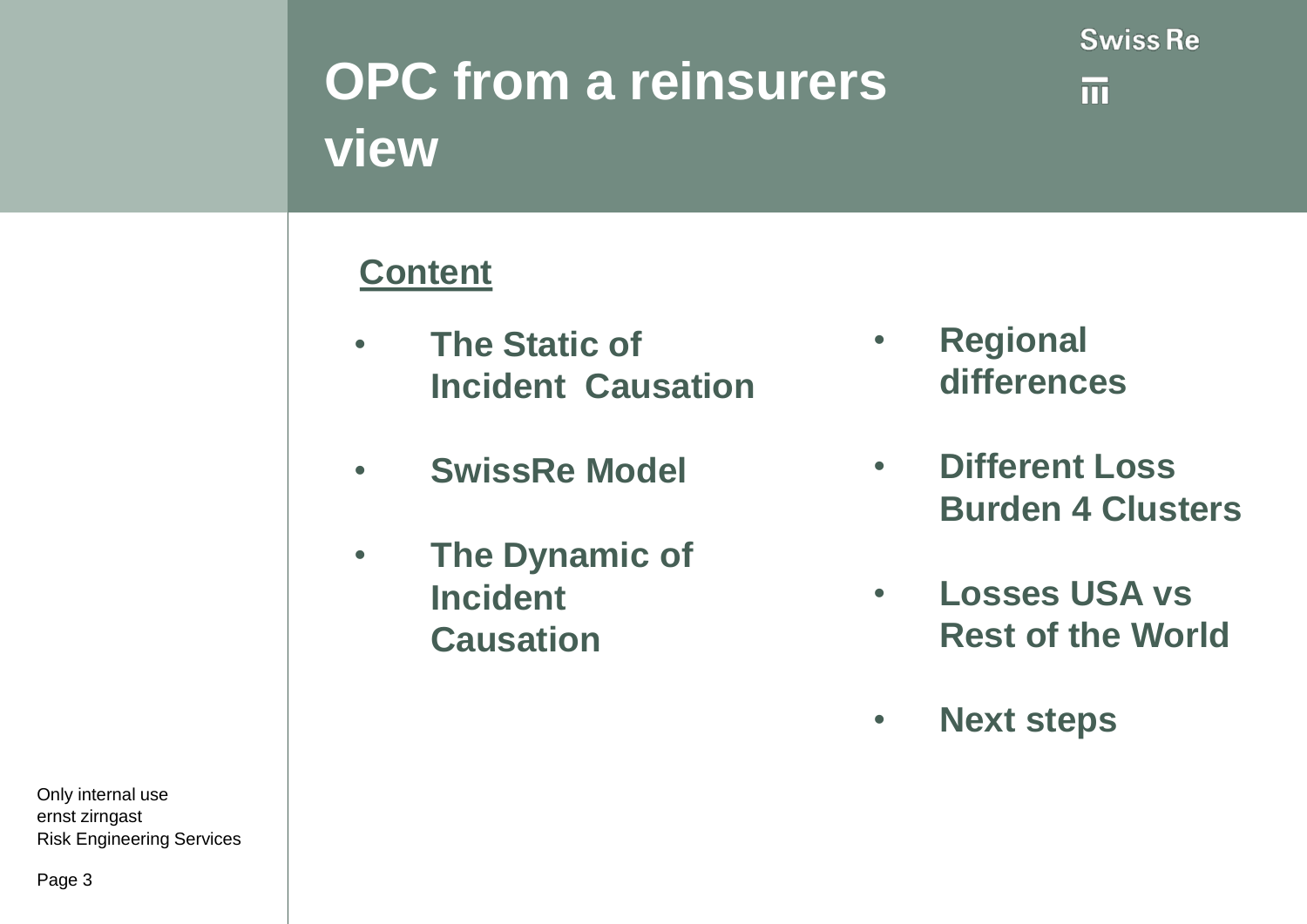

而

# **OPC from a reinsurers view**

### **Content**

- **The Static of Incident Causation**
- **SwissRe Model**
- **The Dynamic of Incident Causation**
- **Regional differences**
- **Different Loss Burden 4 Clusters**
- **Losses USA vs Rest of the World**
- **Next steps**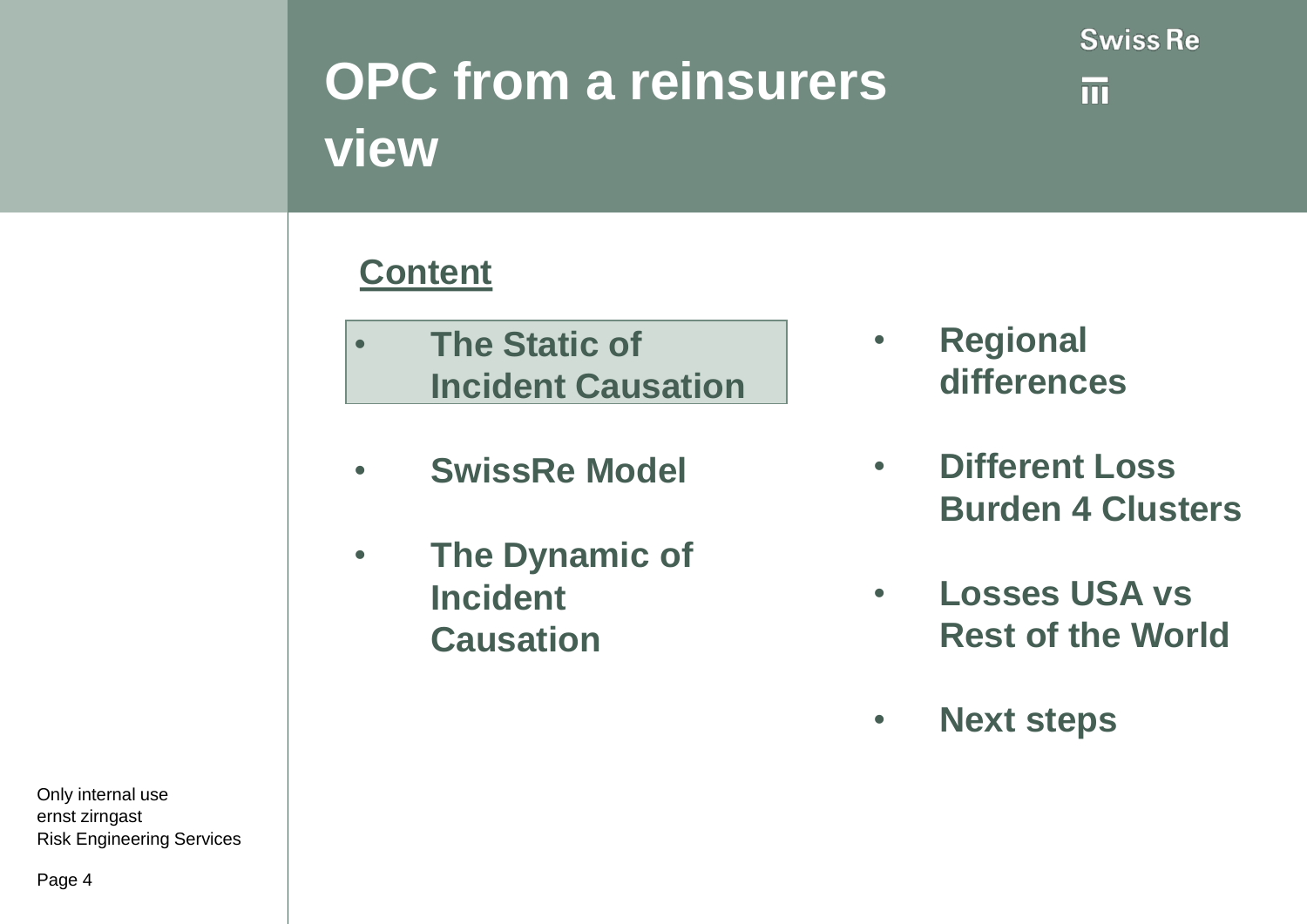### **Causes of Large Losses in Refineries**

m

- 22 Large Losses in 10 Years with a Loss Amount USD 3,3 bn.
- In 11 cases (Half of all cases) Human Factor plays a decisive role
- The 22 events penetrated through 79 Layers of Protection, i.e. per incident 3,6 Layers
- 20 (25%) of the 79 Latent Failures were caused directly by the Human Factor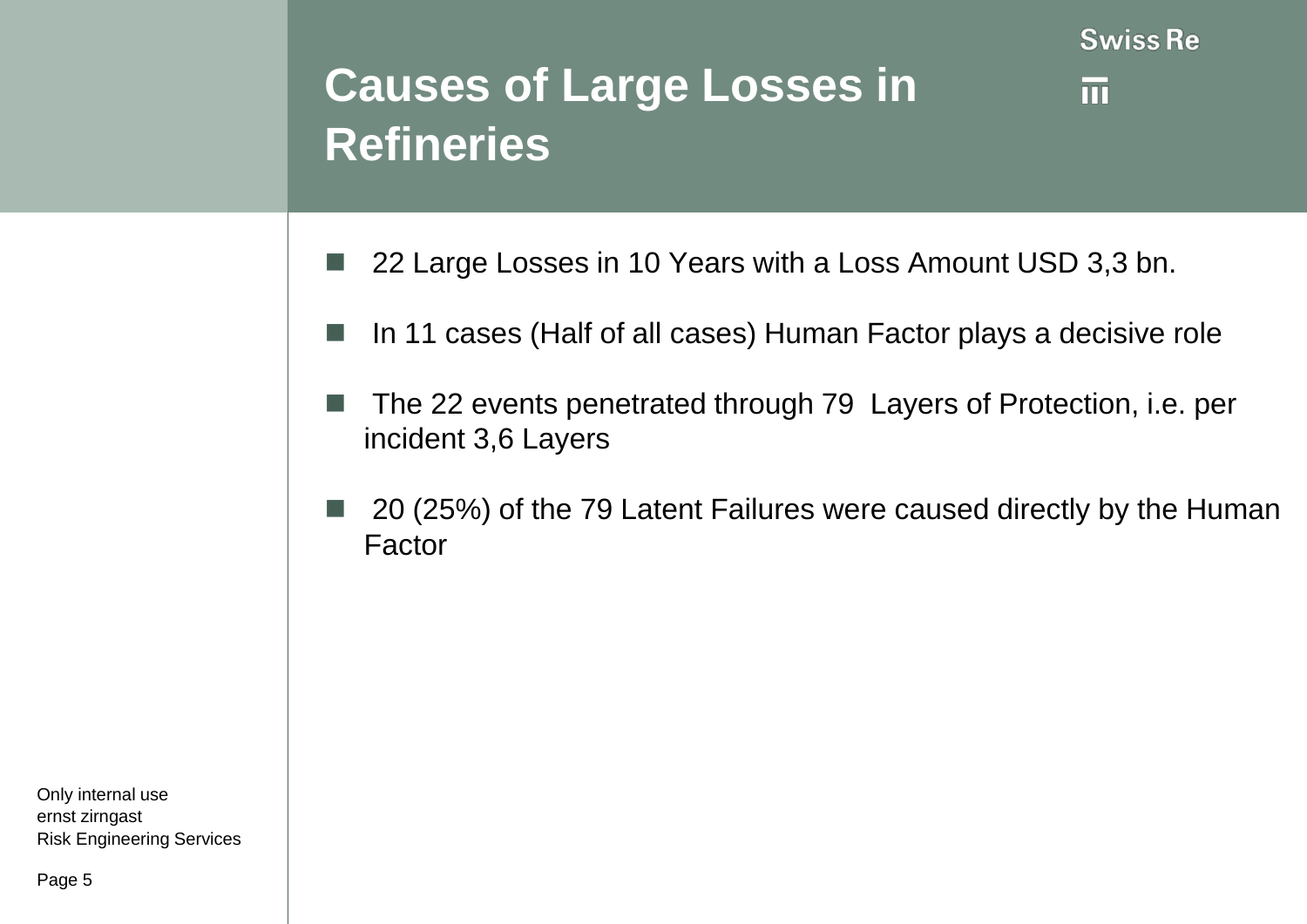$\overline{\mathfrak{m}}$ 

### **Different Loss Burden acc. to cluster of countries**

| <b>Countries</b>              | USA,<br>Canada, UK,<br><b>Australia</b> | Europe,<br>Korea, Japan,  <br>Saudi Arabia,<br><b>Gulf States,</b><br>Egypt | Russia,<br>Singapore, S-   Former Soviet<br>Union,<br>Eastern<br>Europe | S-America,<br>Africa,<br>Maghreb,<br>other Middle<br>East, rest of<br>Asia, |
|-------------------------------|-----------------------------------------|-----------------------------------------------------------------------------|-------------------------------------------------------------------------|-----------------------------------------------------------------------------|
| No of<br>refineries           | 170                                     | 161                                                                         | 144                                                                     | 177                                                                         |
| Average<br>capacity<br>(bpsd) | 127 800                                 | 166 700                                                                     | 116 600                                                                 | 125 800                                                                     |

Only internal use

ernst zirngast

Risk Engineering **Services**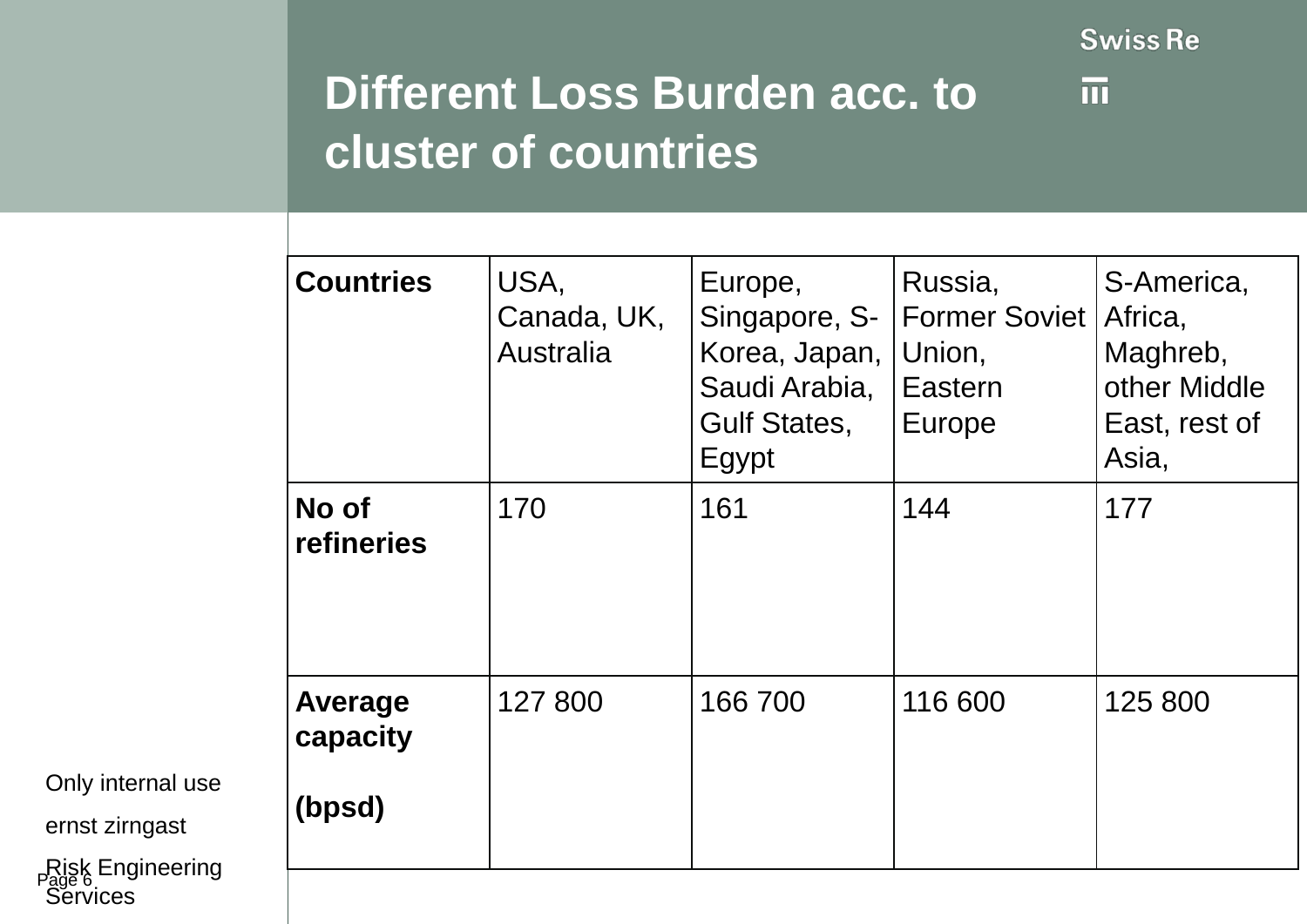$\overline{\mathfrak{m}}$ 

### **Different Loss Burden acc. to cluster of countries**

| <b>Countries</b>                                                                                  | USA,<br>Canada, UK,<br><b>Australia</b> | Europe,<br>Singapore, S-<br>Korea, Japan,<br>Saudi Arabia,<br><b>Gulf States,</b><br>Egypt | Russia,<br>Former Soviet   Africa,<br>Union,<br>Eastern<br>Europe | S-America,<br>Maghreb,<br>other Middle<br>East, rest of<br>Asia, |
|---------------------------------------------------------------------------------------------------|-----------------------------------------|--------------------------------------------------------------------------------------------|-------------------------------------------------------------------|------------------------------------------------------------------|
| <b>Total</b><br>refining<br>capacity<br><b>Million BPD</b>                                        | 21.7                                    | 26.8                                                                                       | 16.8                                                              | 22.2                                                             |
| <b>Average</b><br><b>FCC</b><br>capacity as<br>a measure<br><b>of</b><br>complexity<br><b>BPD</b> | 39800                                   | 26200                                                                                      | 9800                                                              | 16100                                                            |

Only internal use ernst zirngast Risk Engineering Services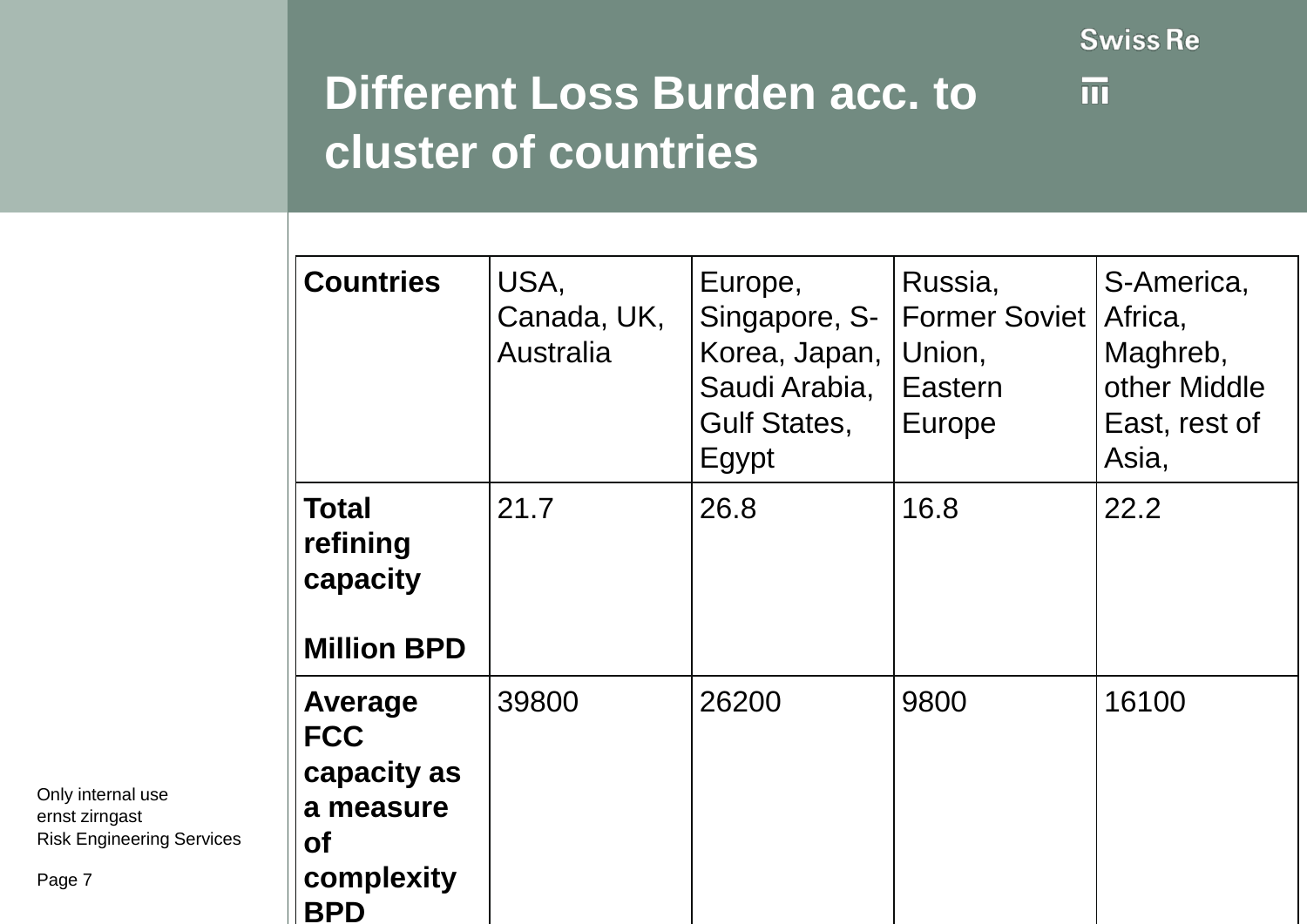$\overline{\mathfrak{m}}$ 

### **Different Loss Burden acc. to cluster of countries**

| <b>Countries</b>                                                                           | USA,<br>Canada, UK,<br>Australia | Europe,<br>Korea, Japan,<br>Saudi Arabia,<br><b>Gulf States,</b><br>Egypt | Russia,<br>Singapore, S-   Former Soviet  <br>Union,<br>Eastern<br><b>Europe</b> | S-America,<br>Africa,<br>Maghreb,<br>other Middle<br>East, rest of<br>Asia, |
|--------------------------------------------------------------------------------------------|----------------------------------|---------------------------------------------------------------------------|----------------------------------------------------------------------------------|-----------------------------------------------------------------------------|
| <b>Number of</b><br><b>losses</b><br>1985-2006                                             | 417                              | 267                                                                       | 23                                                                               | 259                                                                         |
| Loss burden<br>(ref, petro &<br>gas) pa<br>[refining<br>only] BI and<br><b>PD</b> (million | 977.9<br>538                     | 356.4<br>229                                                              | 14.6                                                                             | 258.6                                                                       |

Only internal use ernst zirngast Risk Engineering Services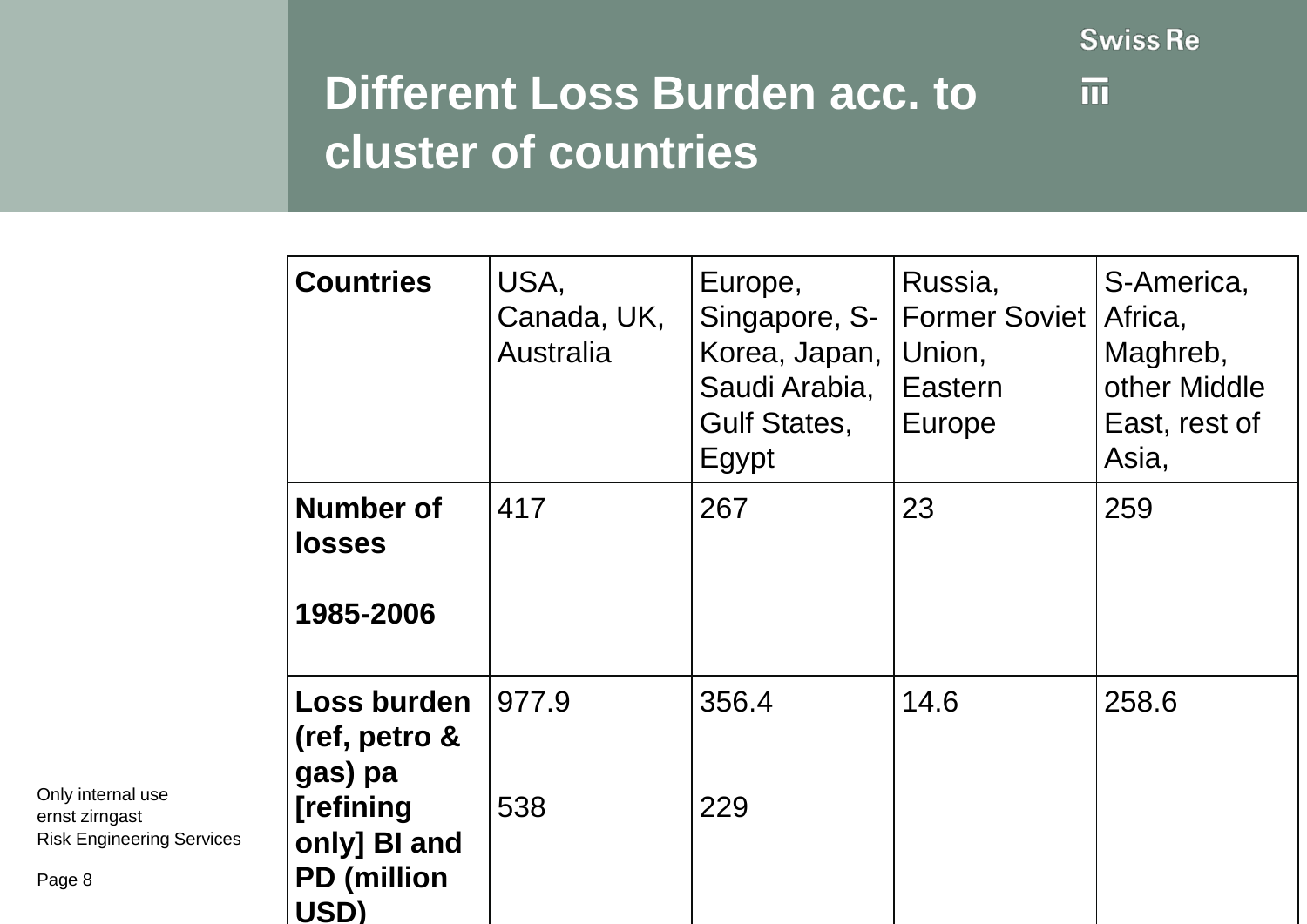$\overline{\mathfrak{m}}$ 

## **Different Loss Burden acc. to cluster of countries**

| <b>Countries</b>                                                                | USA,<br>Canada, UK,<br>Australia | Europe,<br>Singapore, S-<br>Korea, Japan,<br>Saudi Arabia,<br><b>Gulf States,</b><br>Egypt | Russia,<br><b>Former Soviet</b><br>Union,<br>Eastern<br>Europe | S-America,<br>Africa,<br>Maghreb,<br>other Middle<br>East, rest of<br>Asia, |
|---------------------------------------------------------------------------------|----------------------------------|--------------------------------------------------------------------------------------------|----------------------------------------------------------------|-----------------------------------------------------------------------------|
| Loss burden<br>per refinery<br>pa, BI and<br><b>PD</b><br>(million USD)         | 3.165<br>100%                    | 1.425<br>45%                                                                               | Not enough<br>data                                             | Not estimated                                                               |
| Loss burden<br>per refinery<br>per 1000 bpd<br><b>BI and PD</b><br>(million US) | 0.0248<br>100%                   | 0.0085<br>34%                                                                              | Not enough<br>data                                             | Not estimated                                                               |

Only internal use ernst zirngast Risk Engineering Services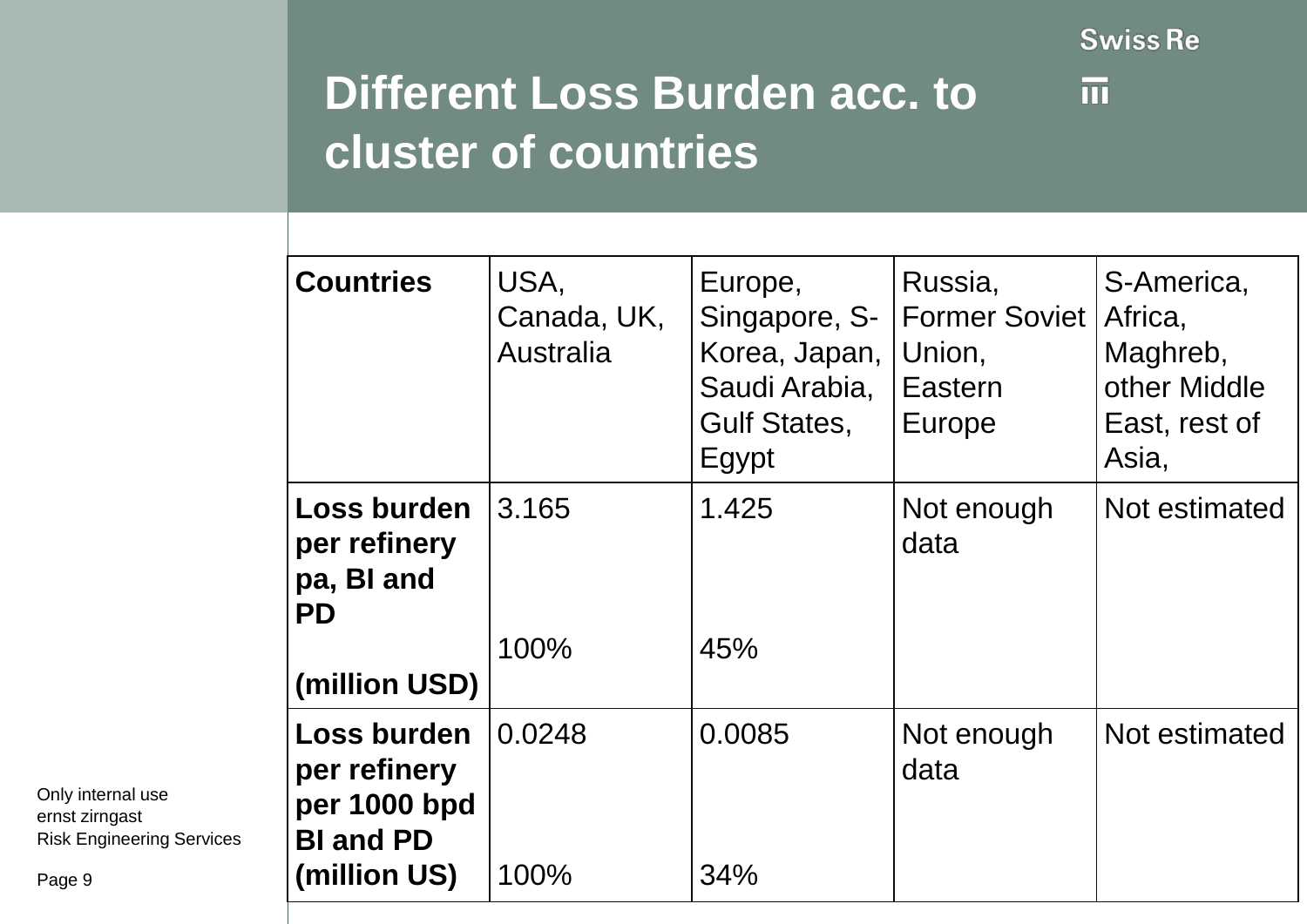$\overline{\mathfrak{m}}$ 

### **Different Loss Burden acc. to cluster of countries**

| <b>Countries</b>                                                        | USA,<br>Canada, UK,<br><b>Australia</b> | Europe,<br>Singapore, S-<br>Korea, Japan,<br>Saudi Arabia,<br><b>Gulf States,</b><br>Egypt | Russia,<br><b>Former Soviet</b><br>Union,<br>Eastern<br>Europe | S-America,<br>Africa,<br>Maghreb,<br>other Middle<br>East, rest of<br>Asia, |
|-------------------------------------------------------------------------|-----------------------------------------|--------------------------------------------------------------------------------------------|----------------------------------------------------------------|-----------------------------------------------------------------------------|
| Loss burden<br>per plant (ref,<br>petro & gas)<br>pa<br>(million USD)   | 5.752<br>100%                           | 2.214<br>38%                                                                               | 0.101?                                                         | 1.461<br>25%                                                                |
| Loss burden<br>per 1000 bpd<br>(ref, petro &<br>gas) pa<br>(million US) | 0.0450<br>100%                          | 0.0133<br>30%                                                                              | 0.0009                                                         | 0.0108<br>24%                                                               |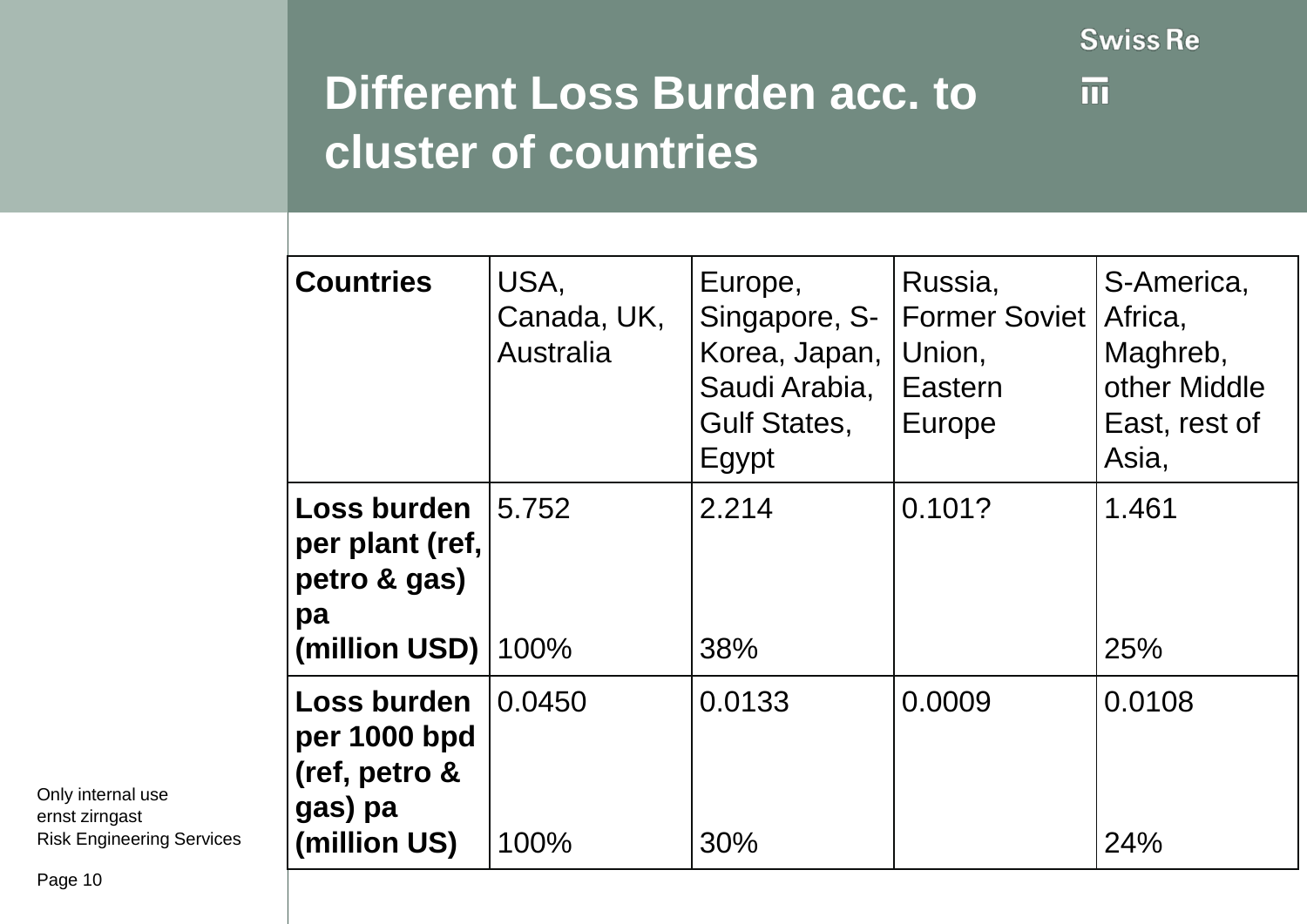

## **Different Loss Burden USA and Rest of the World**

| <b>Countries</b>                     | USA,    | Rest of the<br>world |
|--------------------------------------|---------|----------------------|
| No of<br>refineries                  | 131     | 521                  |
| <b>Average</b><br>capacity<br>(bpsd) | 130 700 | 135 300              |
|                                      |         |                      |

Only internal use

ernst zirngast

Risk<sub>1</sub>Engineering **Services**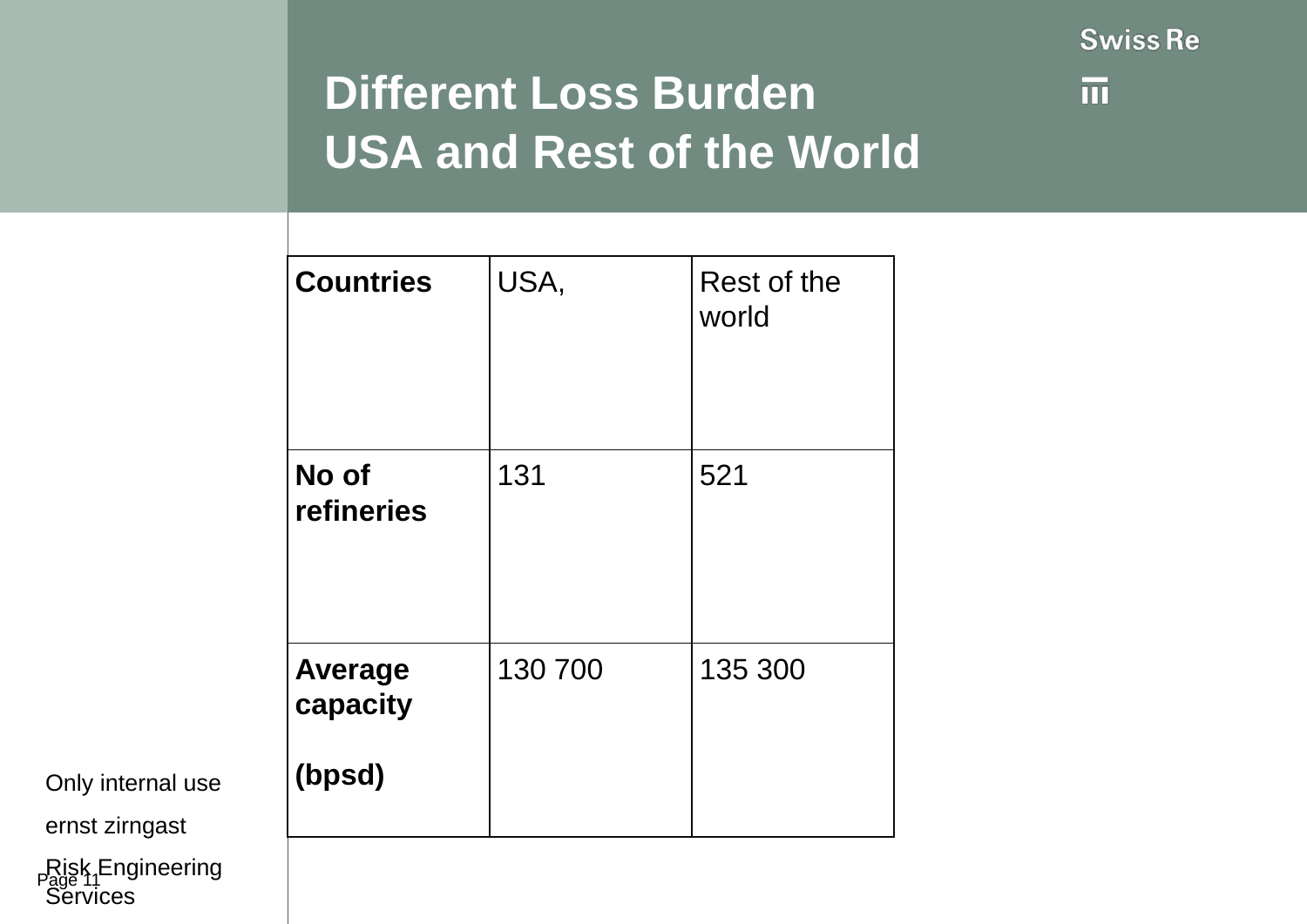

## **Different Loss Burden USA and Rest of the World**

| <b>Countries</b>                                                                                  | <b>USA</b> | Rest of the<br>world |
|---------------------------------------------------------------------------------------------------|------------|----------------------|
| <b>Total</b><br>refining<br>capacity<br><b>Million BPD</b>                                        | 17.1       | 70.5                 |
| <b>Average</b><br><b>FCC</b><br>capacity as<br>a measure<br><b>of</b><br>complexity<br><b>BPD</b> | 43500      | 18300                |

Only internal use ernst zirngast Risk Engineering Services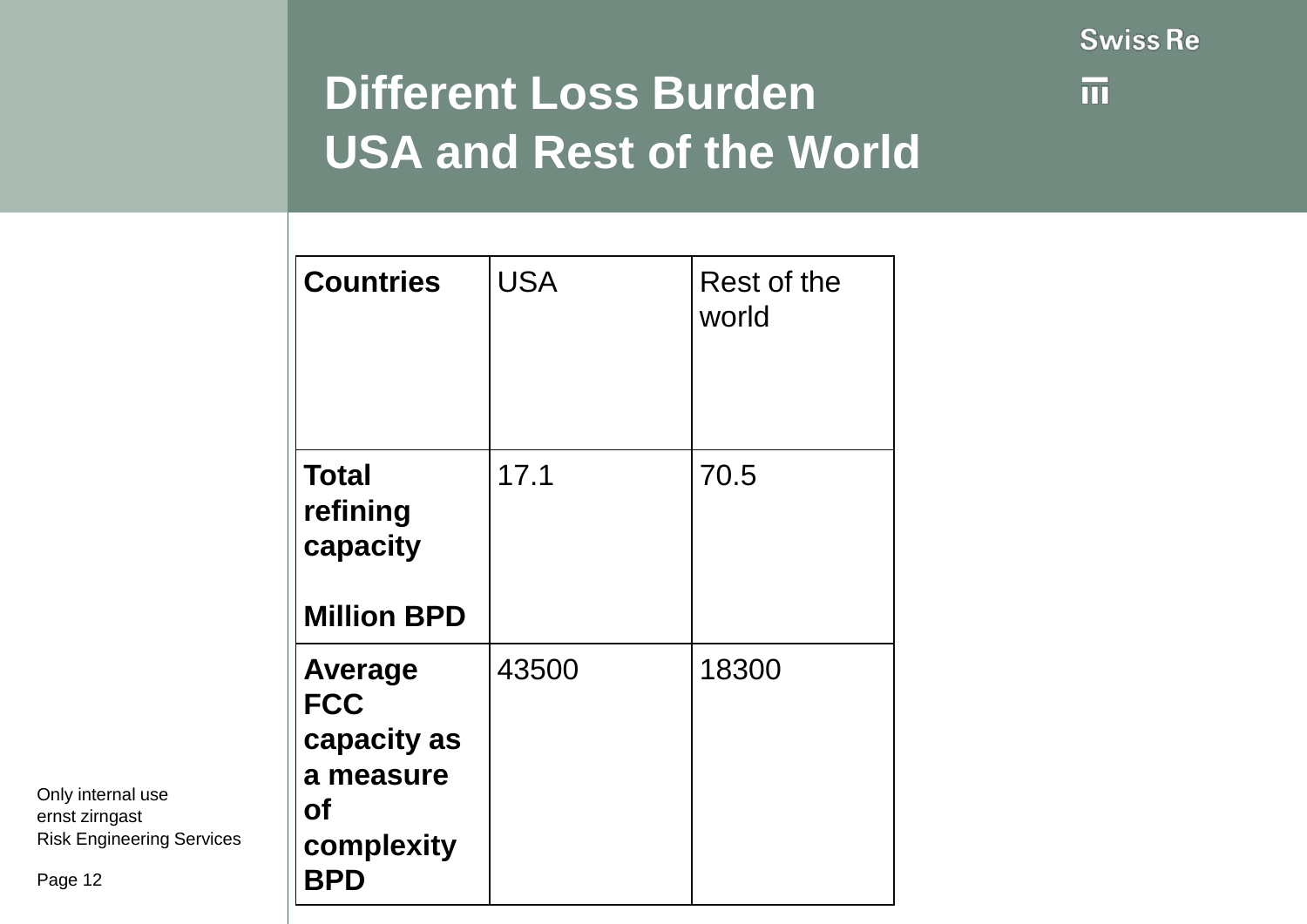

## **Different Loss Burden USA and Rest of the World**

| <b>Countries</b>                                        | USA,  | Rest of the<br>world |
|---------------------------------------------------------|-------|----------------------|
| <b>Number of</b><br><b>losses</b><br>1985-2006          | 221   | 348                  |
| <b>Loss burden</b><br>(ref, petro &<br>gas) pa          | 785.4 | 822.2                |
| [refining<br>only] BI and<br><b>PD</b> (million<br>USD) | 421   | 536                  |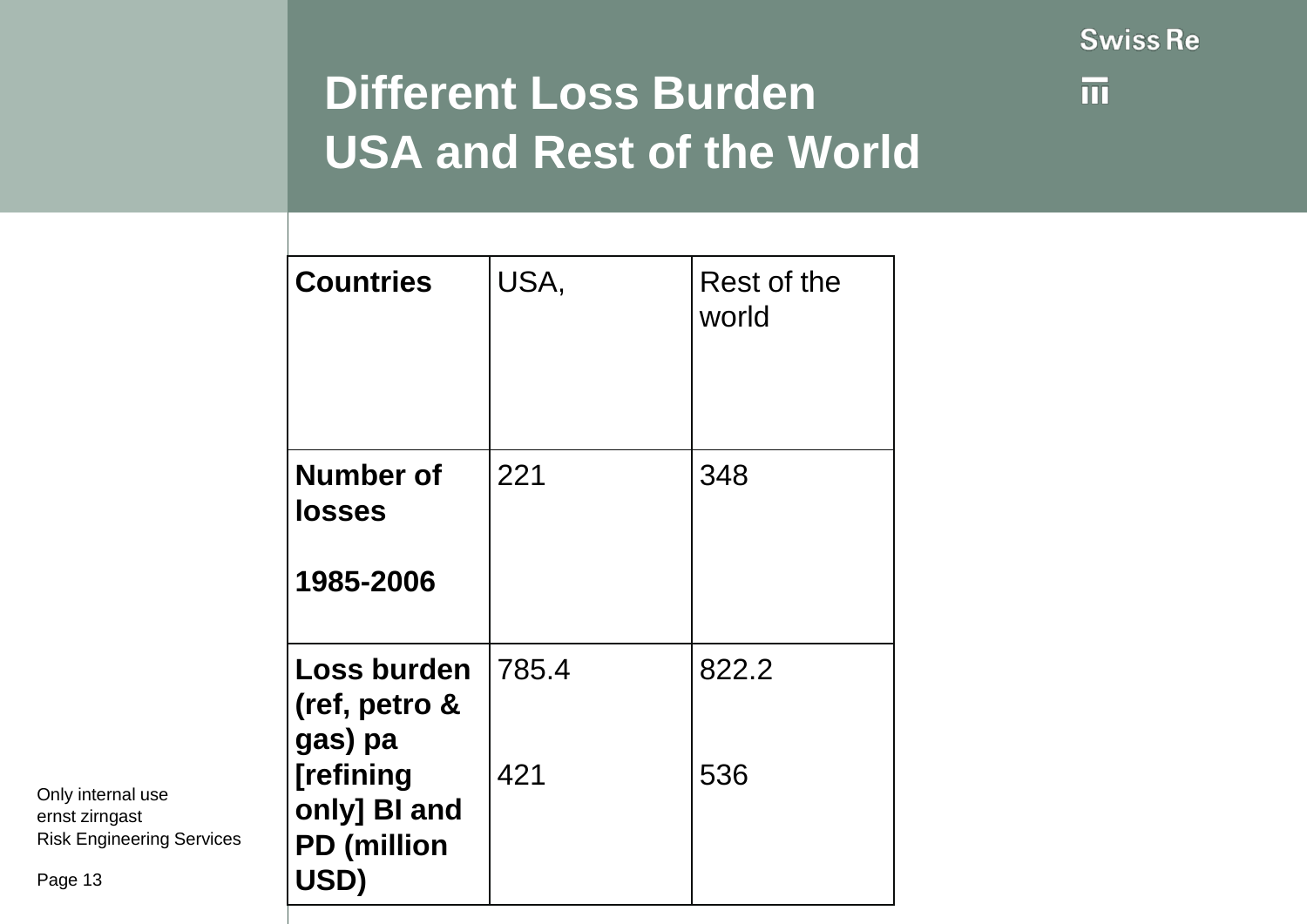

## **Different Loss Burden USA and Rest of the World**

| <b>Countries</b>                                                       | <b>USA</b> | Rest of the<br>world |
|------------------------------------------------------------------------|------------|----------------------|
| Loss burden<br>per refinery<br>pa, BI and<br>PD                        | 3.216      | 1.038                |
| (million USD)                                                          | 100%       | 32%                  |
| <b>Loss burden</b><br>per refinery<br>per 1000 bpd<br><b>BI and PD</b> | 0.0246     | 0.0076               |
| (million US)                                                           | 100%       | 31%                  |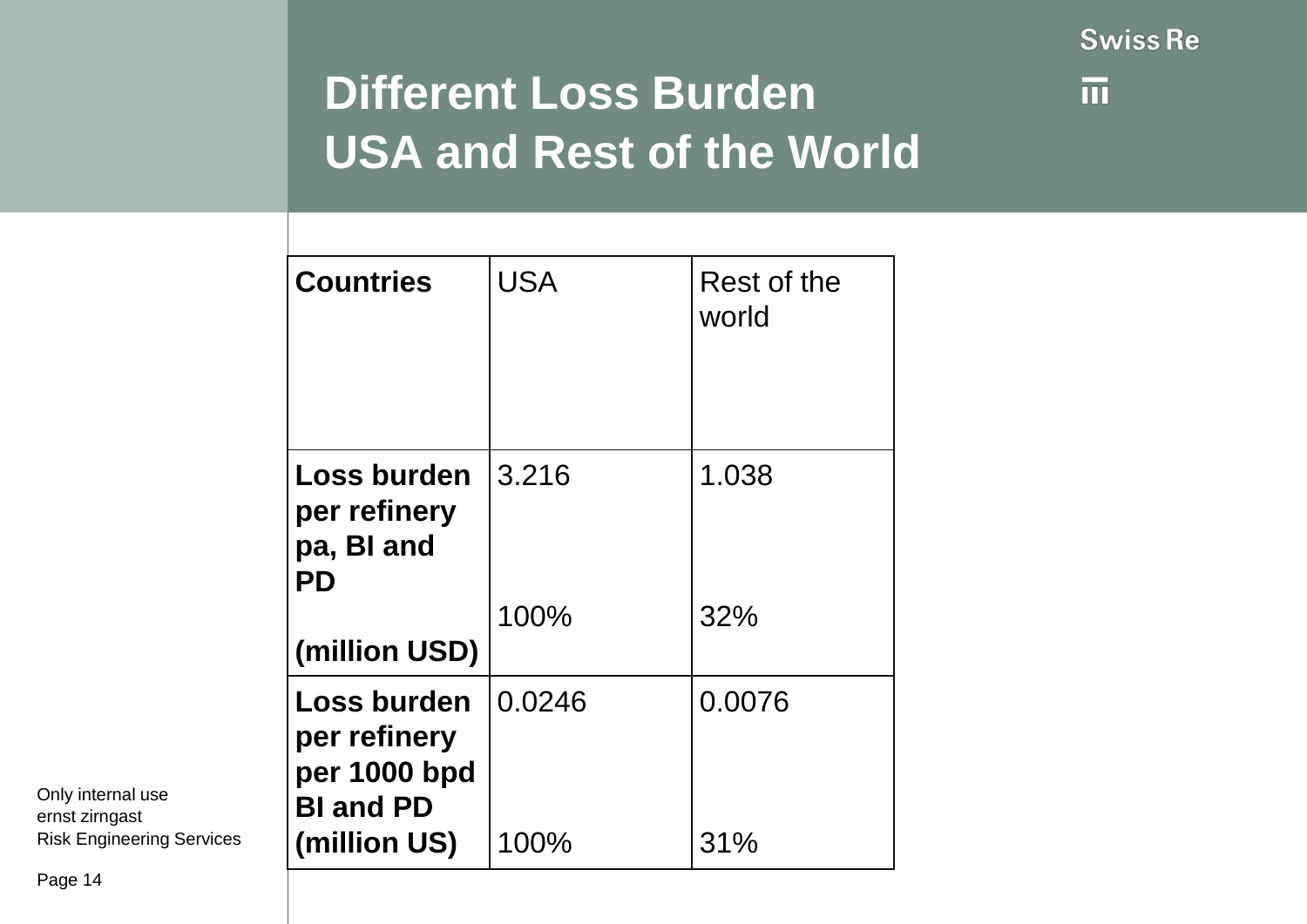

## **Different Loss Burden USA and Rest of the World**

|                                          | <b>Countries</b>                                                        | <b>USA</b>     | Rest of the<br>world |
|------------------------------------------|-------------------------------------------------------------------------|----------------|----------------------|
|                                          | Loss burden<br>per plant (ref,<br>petro & gas)<br>pa<br>(million USD)   | 15.995<br>100% | 1.578<br>26%         |
| Only internal use<br>ernst zirngast<br>. | Loss burden<br>per 1000 bpd<br>(ref, petro &<br>gas) pa<br>(million US) | 0.0459<br>100% | 0.0117<br>25%        |

ernst zirngast Risk Engineering Services